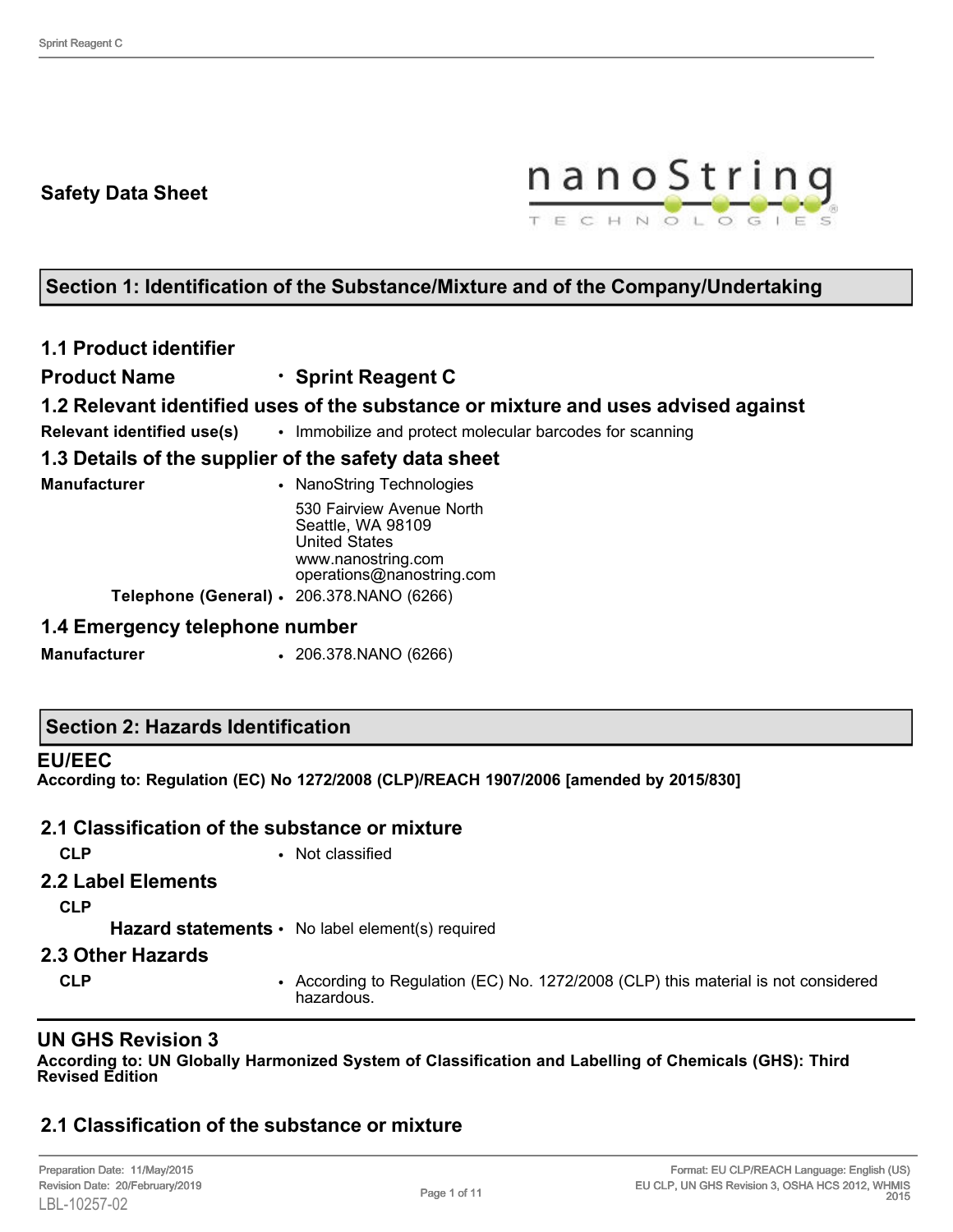| <b>UN GHS</b>                                                        | • Skin Mild Irritation 3                                                                                                    |
|----------------------------------------------------------------------|-----------------------------------------------------------------------------------------------------------------------------|
| 2.2 Label elements                                                   |                                                                                                                             |
| <b>UN GHS</b>                                                        |                                                                                                                             |
|                                                                      | <b>WARNING</b>                                                                                                              |
|                                                                      | Hazard statements · Causes mild skin irritation                                                                             |
| <b>Precautionary statements</b>                                      |                                                                                                                             |
|                                                                      | Response • If skin irritation occurs: Get medical advice/attention.                                                         |
| 2.3 Other hazards                                                    |                                                                                                                             |
| <b>UN GHS</b>                                                        | • According to the Globally Harmonized System for Classification and Labeling (GHS)<br>this product is considered hazardous |
| <b>United States (US)</b><br>According to: OSHA 29 CFR 1910.1200 HCS |                                                                                                                             |
| 2.1 Classification of the substance or mixture                       |                                                                                                                             |
| <b>OSHA HCS 2012</b><br>• Not classified                             |                                                                                                                             |
| 2.2 Label elements                                                   |                                                                                                                             |
| <b>OSHA HCS 2012</b>                                                 |                                                                                                                             |
|                                                                      | Hazard statements · No label element(s) required                                                                            |
| 2.3 Other hazards                                                    |                                                                                                                             |
| <b>OSHA HCS 2012</b>                                                 | • This product is not considered hazardous under the U.S. OSHA 29 CFR 1910.1200<br><b>Hazard Communication Standard.</b>    |
| Canada<br><b>According to: WHMIS 2015</b>                            |                                                                                                                             |
| 2.1 Classification of the substance or mixture                       |                                                                                                                             |
| <b>WHMIS 2015</b>                                                    | • Not classified                                                                                                            |
| 2.2 Label elements<br><b>WHMIS 2015</b>                              |                                                                                                                             |
|                                                                      | Hazard statements · No label element(s) required                                                                            |
| <b>Precautionary statements</b>                                      |                                                                                                                             |
| 2.3 Other hazards                                                    |                                                                                                                             |
|                                                                      |                                                                                                                             |

- 
- **WHMIS 2015** In Canada, the product mentioned above is not considered hazardous under the Workplace Hazardous Materials Information System (WHMIS).

# **Section 3 - Composition/Information on Ingredients**

# **3.1 Substances**

• Material does not meet the criteria of a substance.

# **3.2 Mixtures**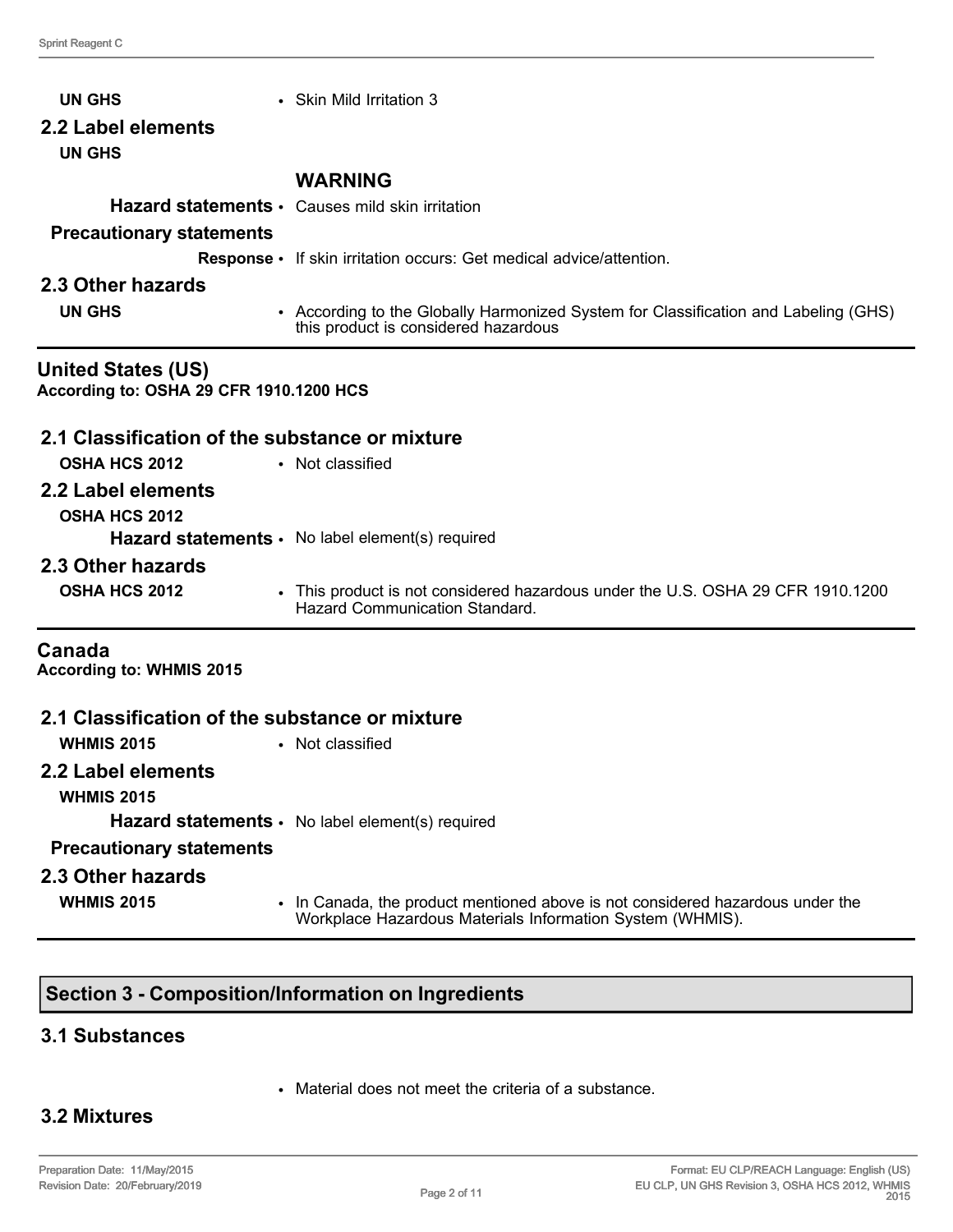| <b>Composition</b>             |                                                                                     |                         |                                                                                                                          |                                                                                                                                                                                                                                                                                                      |                 |
|--------------------------------|-------------------------------------------------------------------------------------|-------------------------|--------------------------------------------------------------------------------------------------------------------------|------------------------------------------------------------------------------------------------------------------------------------------------------------------------------------------------------------------------------------------------------------------------------------------------------|-----------------|
| <b>Chemical</b><br><b>Name</b> | <b>Identifiers</b>                                                                  | $\frac{0}{0}$           | <b>LD50/LC50</b>                                                                                                         | <b>Classifications According to</b><br><b>Regulation/Directive</b>                                                                                                                                                                                                                                   | <b>Comments</b> |
| Component<br>A                 | CAS: 77-86-1<br>EC Number:201-<br>064-4                                             | 6% TO 9%                | Ingestion/Oral-Rat LD50 •<br>>3000 mg/kg                                                                                 | EU CLP: Skin Irrit. 2, H315<br><b>UN GHS Revision 3: Skin Irrit. 2</b><br><b>OSHA HCS 2012: Skin Irrit. 2</b><br>WHMIS 2015: Skin Irrit. 2                                                                                                                                                           | <b>NDA</b>      |
| Component<br>B                 | CAS:280-57-9<br>EINECS: 205-999-9                                                   | 1%                      | Ingestion/Oral-Rat LD50 .<br>1400 mg/kg                                                                                  | EU CLP: Eye Irrit. 2, H319; Acute Tox. 4,<br>H302; Skin Irrit. 2, H315<br><b>UN GHS Revision 3: Eye Irrit. 2; Acute</b><br>Tox. 4 (orl); Skin Irrit. 2<br><b>OSHA HCS 2012:</b> Eye Irrit. 2; Acute Tox. 4<br>(orl); Skin Irrit. 2<br>WHMIS 2015: Eye Irrit. 2; Acute Tox. 4<br>(orl); Skin Irrit. 2 | <b>NDA</b>      |
| Sodium<br>azide                | CAS:26628-22-8<br>EC Number:247-<br>$852 - 1$<br><b>EU Index:011-004</b><br>$-00-7$ | $0.01\%$ TO<br>$0.05\%$ | Ingestion/Oral-Rat LD50 .<br>27 mg/kg<br>Inhalation-Rat LC50 • 37<br>mg/m <sup>3</sup><br>Skin-Rabbit LD50 • 20<br>mg/kg | EU CLP: Community workplace exposure<br>limit<br><b>OSHA HCS 2012: Exposure limits</b>                                                                                                                                                                                                               | <b>NDA</b>      |

| See Section 16 for full text of H-statements. |  |  |
|-----------------------------------------------|--|--|
| <b>Section 4 - First Aid Measures</b>         |  |  |

# **4.1 Description of first aid measures**

| <b>Inhalation</b>                        | • Move victim to fresh air. Administer oxygen if breathing is difficult. Give artificial<br>respiration if victim is not breathing.                                                                                          |
|------------------------------------------|------------------------------------------------------------------------------------------------------------------------------------------------------------------------------------------------------------------------------|
| <b>Skin</b>                              | • In case of contact with substance, immediately flush skin with running water for at<br>least 20 minutes.                                                                                                                   |
| <b>Eye</b>                               | • In case of contact with substance, immediately flush eyes with running water for at<br>least 20 minutes.                                                                                                                   |
| Ingestion                                | • If swallowed, rinse mouth with water (only if the person is conscious) If large quantities<br>are swallowed, call a physician immediately.                                                                                 |
|                                          | 4.2 Most important symptoms and effects, both acute and delayed                                                                                                                                                              |
|                                          | • Refer to Section 11 - Toxicological Information.                                                                                                                                                                           |
|                                          | 4.3 Indication of any immediate medical attention and special treatment needed                                                                                                                                               |
| <b>Notes to Physician</b>                | • All treatments should be based on observed signs and symptoms of distress in the<br>patient. Consideration should be given to the possibility that overexposure to materials<br>other than this product may have occurred. |
| <b>Section 5 - Firefighting Measures</b> |                                                                                                                                                                                                                              |

# **5.1 Extinguishing media**

|                                              | Suitable Extinguishing Media . LARGE FIRE: Water spray, fog or regular foam.<br>SMALL FIRES: Dry chemical, CO2, water spray or regular foam. |
|----------------------------------------------|----------------------------------------------------------------------------------------------------------------------------------------------|
| <b>Unsuitable Extinguishing</b><br>Media     | • No data available.                                                                                                                         |
|                                              | 5.2 Special hazards arising from the substance or mixture                                                                                    |
| <b>Unusual Fire and Explosion</b><br>Hazards | • Some may burn but none ignite readily.                                                                                                     |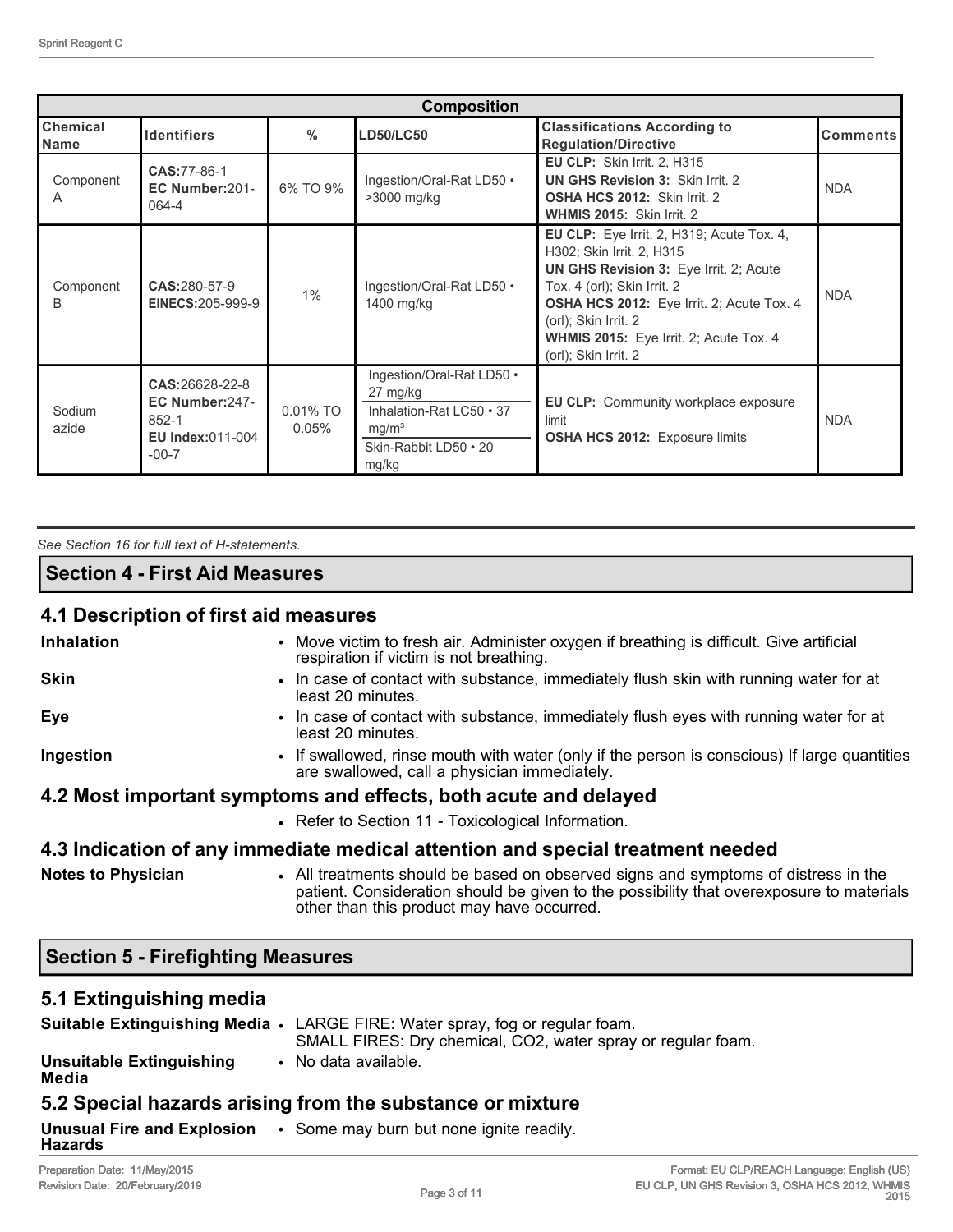| <b>Hazardous Combustion</b><br><b>Products</b> | • No data available.                                                                                                                                                                                                                                                                                                                                                                                                                                                                     |
|------------------------------------------------|------------------------------------------------------------------------------------------------------------------------------------------------------------------------------------------------------------------------------------------------------------------------------------------------------------------------------------------------------------------------------------------------------------------------------------------------------------------------------------------|
| 5.3 Advice for firefighters                    |                                                                                                                                                                                                                                                                                                                                                                                                                                                                                          |
|                                                | Move containers from fire area if you can do it without risk.<br>Wear positive pressure self-contained breathing apparatus (SCBA).<br>Structural firefighters' protective clothing provides limited protection in fire situations<br>ONLY; it is not effective in spill situations where direct contact with the substance is<br>possible.<br>Wear chemical protective clothing that is specifically recommended by the<br>manufacturer. It may provide little or no thermal protection. |
| <b>Section 6 - Accidental Release Measures</b> |                                                                                                                                                                                                                                                                                                                                                                                                                                                                                          |
|                                                | 6.1 Personal precautions, protective equipment and emergency procedures                                                                                                                                                                                                                                                                                                                                                                                                                  |
| <b>Personal Precautions</b>                    | • Ventilate enclosed areas. Do not walk through spilled material. Use appropriate<br>Personal Protective Equipment (PPE)                                                                                                                                                                                                                                                                                                                                                                 |

**Emergency Procedures** • Keep unauthorized personnel away. Stay upwind.

#### **6.2 Environmental precautions**

• Avoid run off to waterways and sewers.

#### **6.3 Methods and material for containment and cleaning up**

| Containment/Clean-up<br><b>Measures</b> | Stop leak if you can do it without risk.<br>SMALL SPILLS: Take up with sand or other non-combustible absorbent material and |
|-----------------------------------------|-----------------------------------------------------------------------------------------------------------------------------|
|                                         | place into containers for later disposal.                                                                                   |
|                                         | LARGE SPILLS: Dike far ahead of liquid spill for later disposal.                                                            |

#### **6.4 Reference to other sections**

• Refer to Section 8 - Exposure Controls/Personal Protection and Section 13 - Disposal Considerations.

# **Section 7 - Handling and Storage**

#### **7.1 Precautions for safe handling**

**Handling** • Handle in accordance with good industrial and safety practice. Wear recommended Personal Protective Equipment when handling.

#### **7.2 Conditions for safe storage, including any incompatibilities**

- 
- **Storage** Keep container tightly closed and store at recommended temperature.

#### **7.3 Specific end use(s)**

• Refer to Section 1.2 - Relevant identified uses.

# **Section 8 - Exposure Controls/Personal Protection**

#### **8.1 Control parameters**

| <b>Exposure Limits/Guidelines</b>  |            |                                                                                           |                                                               |
|------------------------------------|------------|-------------------------------------------------------------------------------------------|---------------------------------------------------------------|
|                                    | l Result I | ACGIH                                                                                     | <b>NIOSH</b>                                                  |
| Sodium azide<br>$(26628 - 22 - 8)$ |            | Ceilings 0.29 mg/m3 Ceiling (as Sodium azide); 0.11 ppm Ceiling (as Hydrazoic acid vapor) | $\vert$ 0.1 ppm Ceiling (as HN3); 0.3 mg/m3 Ceiling (as NaN3) |

# **8.2 Exposure controls**

**Engineering Measures/Controls** • Good general ventilation should be used. Ventilation rates should be matched to conditions. If applicable, use process enclosures, local exhaust ventilation, or other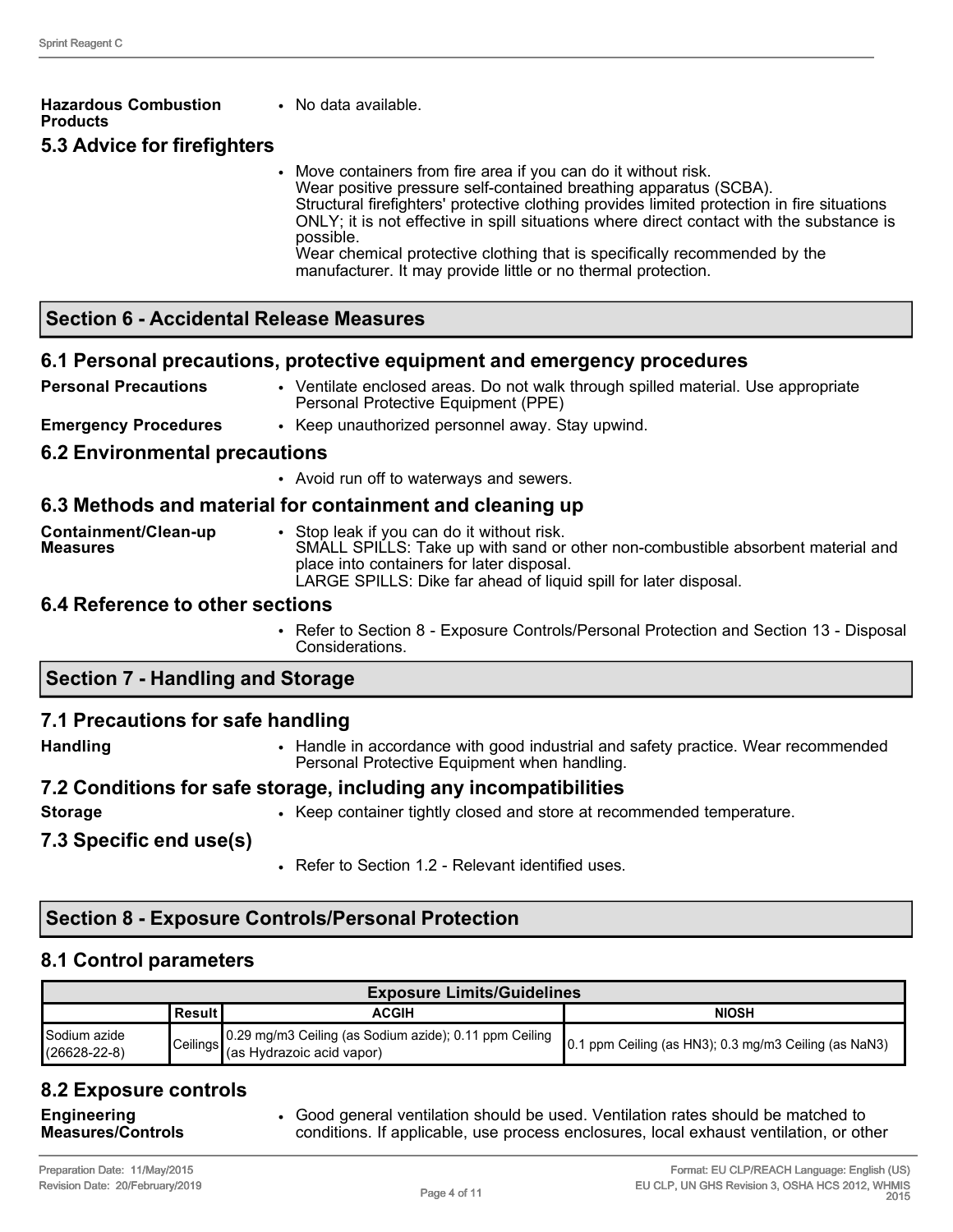|                                                  | engineering controls to maintain airborne levels below recommended exposure limits.<br>If exposure limits have not been established, maintain airborne levels to an acceptable<br>level. |
|--------------------------------------------------|------------------------------------------------------------------------------------------------------------------------------------------------------------------------------------------|
| <b>Personal Protective Equipment</b>             |                                                                                                                                                                                          |
| <b>Respiratory</b>                               | . In case of insufficient ventilation, wear suitable respiratory equipment.                                                                                                              |
| Eye/Face                                         | • Wear protective eyewear (goggles, face shield, or safety glasses).                                                                                                                     |
| <b>Skin/Body</b>                                 | • Wear appropriate gloves.                                                                                                                                                               |
| <b>Environmental Exposure</b><br><b>Controls</b> | • Follow best practice for site management and disposal of waste.                                                                                                                        |

#### **Key to abbreviations**

ACGIH = American Conference of Governmental Industrial Hygiene NIOSH = National Institute of Occupational Safety and Health

## **Section 9 - Physical and Chemical Properties**

#### **9.1 Information on Basic Physical and Chemical Properties**

| <b>Material Description</b>                      |                              |                                |  |
|--------------------------------------------------|------------------------------|--------------------------------|--|
| Liquid                                           | Appearance/Description       | Colorless liquid with no odor. |  |
| Colorless                                        | Odor                         | Odorless                       |  |
| Data lacking                                     |                              |                                |  |
|                                                  |                              |                                |  |
| Data lacking                                     | Melting Point/Freezing Point | Data lacking                   |  |
| Data lacking                                     | pH                           | 7.6 to 7.9                     |  |
| Data lacking                                     | <b>Water Solubility</b>      | Data lacking                   |  |
| Data lacking                                     | <b>Explosive Properties</b>  | Data lacking                   |  |
| Data lacking                                     |                              |                                |  |
|                                                  |                              |                                |  |
| Data lacking                                     | <b>Vapor Density</b>         | Data lacking                   |  |
| Data lacking                                     |                              |                                |  |
|                                                  |                              |                                |  |
| Data lacking                                     | UEL                          | Data lacking                   |  |
| Data lacking                                     | Autoignition                 | Data lacking                   |  |
| Data lacking                                     |                              |                                |  |
|                                                  |                              |                                |  |
| Octanol/Water Partition coefficient Data lacking |                              |                                |  |
|                                                  |                              |                                |  |

#### **9.2 Other Information**

• No additional physical and chemical parameters noted.

#### **Section 10: Stability and Reactivity**

#### **10.1 Reactivity**

• No dangerous reaction known under conditions of normal use.

#### **10.2 Chemical stability**

• Stable

#### **10.3 Possibility of hazardous reactions**

• Hazardous polymerization will not occur.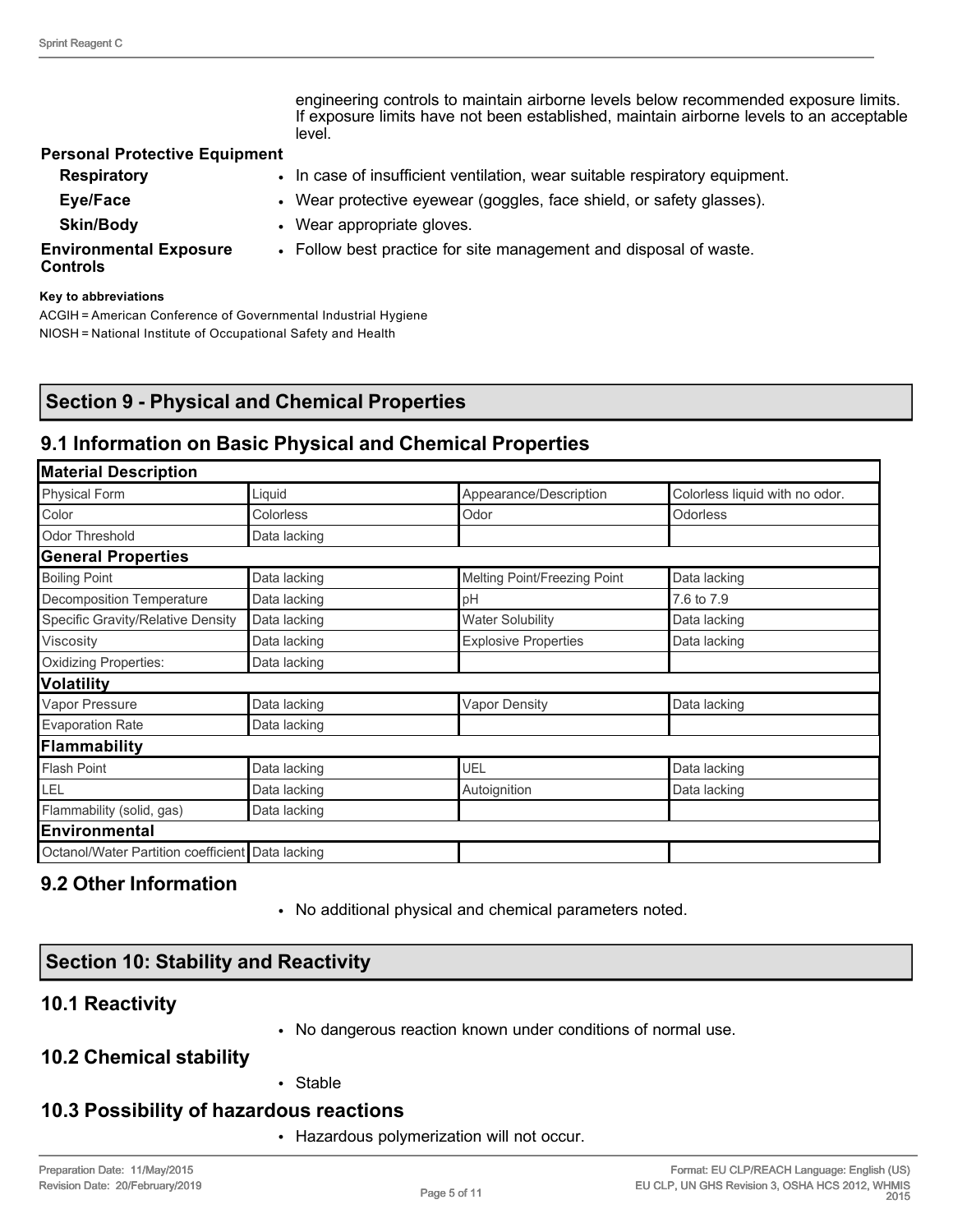# **10.4 Conditions to avoid**

• No data available.

## **10.5 Incompatible materials**

• No data available.

# **10.6 Hazardous decomposition products**

• No data available.

# **Section 11 - Toxicological Information**

# **11.1 Information on toxicological effects**

| <b>Components</b>                   |               |                                                                                                                                                                                                                                          |
|-------------------------------------|---------------|------------------------------------------------------------------------------------------------------------------------------------------------------------------------------------------------------------------------------------------|
| Component A (6% TO 77-86-<br>$9\%)$ |               | <b>Acute Toxicity:</b> Ingestion/Oral-Rat LD50 • >3000 mg/kg;<br><b>Irritation:</b> Skin-Rabbit • 500 mg • Severe irritation; Skin-Rabbit • 25 % • Moderate irritation                                                                   |
| Component B (1%)                    | 280-57-<br>19 | Acute Toxicity: Ingestion/Oral-Rat LD50 · 1400 mg/kg; Behavioral: Ataxia; Lungs, Thorax, or<br>Respiration:Respiratory depression;<br>Irritation: Eye-Rabbit · 25 mg · Moderate irritation; Skin-Rabbit · 2500 µg-Open · Mild irritation |

| <b>GHS Properties</b>            | <b>Classification</b>                                                                                                          |
|----------------------------------|--------------------------------------------------------------------------------------------------------------------------------|
| <b>Acute toxicity</b>            | EU/CLP . Data lacking<br>UN GHS 3 . Data lacking<br>OSHA HCS 2012 . Data lacking<br>WHMIS 2015 . Data lacking                  |
| <b>Skin corrosion/Irritation</b> | EU/CLP · Data lacking<br><b>UN GHS 3 .</b> Skin Mild Irritation 3<br>OSHA HCS 2012 . Data lacking<br>WHMIS 2015 . Data lacking |
| Serious eye damage/Irritation    | EU/CLP · Data lacking<br>UN GHS 3 · Data lacking<br>OSHA HCS 2012 . Data lacking<br>WHMIS 2015 . Data lacking                  |
| <b>Skin sensitization</b>        | EU/CLP . Data lacking<br>UN GHS 3 . Data lacking<br>OSHA HCS 2012 . Data lacking<br>WHMIS 2015 . Data lacking                  |
| <b>Respiratory sensitization</b> | EU/CLP · Data lacking<br>UN GHS 3 . Data lacking<br>OSHA HCS 2012 . Data lacking<br>WHMIS 2015 . Data lacking                  |
| <b>Aspiration Hazard</b>         | EU/CLP . Data lacking<br>UN GHS 3 . Data lacking<br>OSHA HCS 2012 . Data lacking<br>WHMIS 2015 . Data lacking                  |
| Carcinogenicity                  | EU/CLP . Data lacking<br>UN GHS 3 . Data lacking<br>OSHA HCS 2012 · Data lacking<br>WHMIS 2015 . Data lacking                  |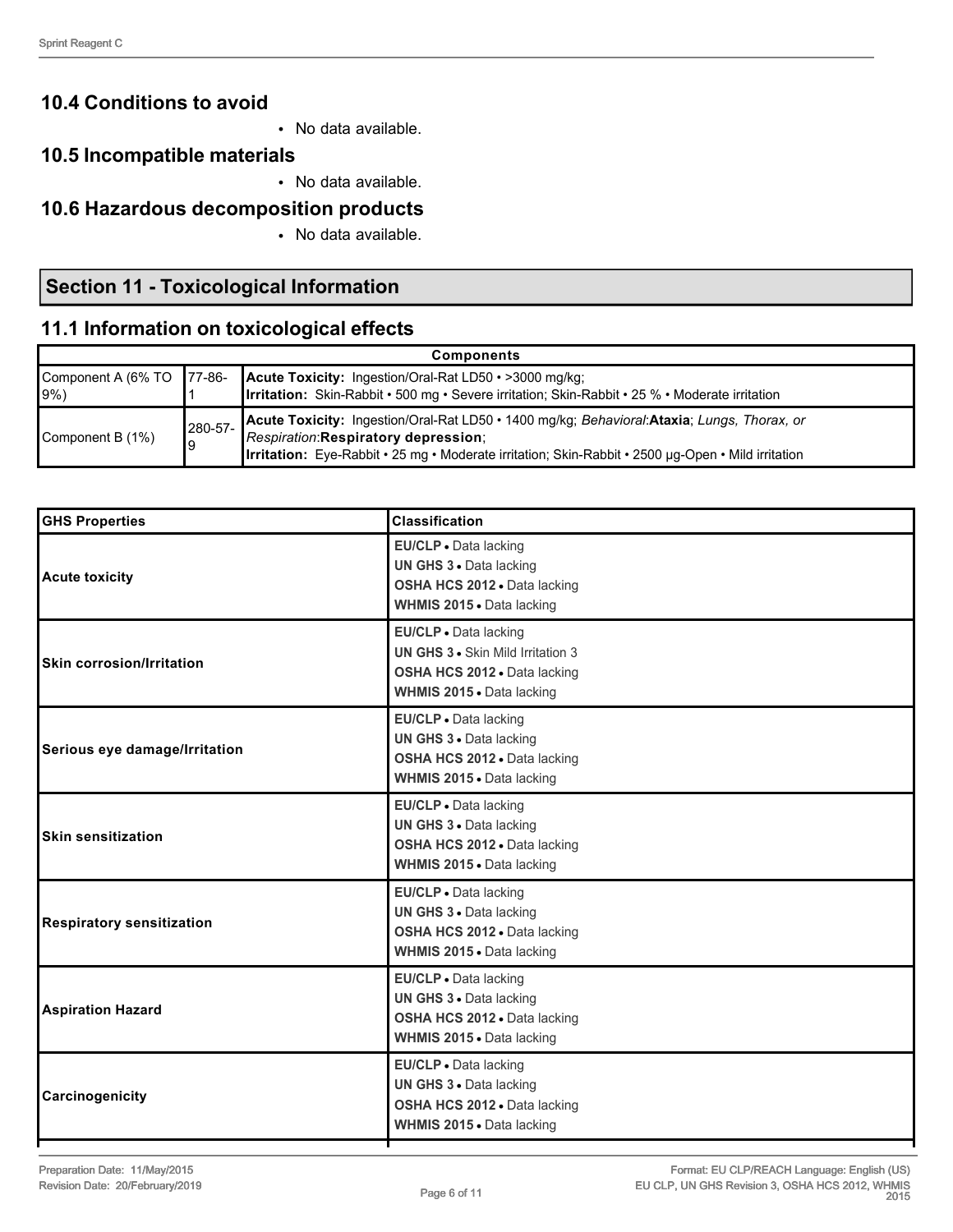| <b>Germ Cell Mutagenicity</b>    | <b>EU/CLP</b> • Data lacking<br><b>UN GHS 3 • Data lacking</b><br>OSHA HCS 2012 . Data lacking<br><b>WHMIS 2015</b> • Data lacking |
|----------------------------------|------------------------------------------------------------------------------------------------------------------------------------|
| <b>Toxicity for Reproduction</b> | EU/CLP - Data lacking<br>UN GHS 3 · Data lacking<br><b>OSHA HCS 2012 •</b> Data lacking<br><b>WHMIS 2015 • Data lacking</b>        |
| <b>STOT-SE</b>                   | EU/CLP · Data lacking<br><b>UN GHS 3 • Data lacking</b><br><b>OSHA HCS 2012 •</b> Data lacking<br><b>WHMIS 2015</b> Data lacking   |
| <b>STOT-RE</b>                   | EU/CLP • Data lacking<br><b>UN GHS 3 • Data lacking</b><br>OSHA HCS 2012 . Data lacking<br>WHMIS 2015 . Data lacking               |

#### **Potential Health Effects**

| <b>Inhalation</b>        |                                                                   |
|--------------------------|-------------------------------------------------------------------|
| Acute (Immediate)        | • Under normal conditions of use, no health effects are expected. |
| <b>Chronic (Delayed)</b> | • No data available.                                              |
| <b>Skin</b>              |                                                                   |
| Acute (Immediate)        | • Causes mild skin irritation.                                    |
| <b>Chronic (Delayed)</b> | • No data available.                                              |
| Eye                      |                                                                   |
| Acute (Immediate)        | • Under normal conditions of use, no health effects are expected. |
| <b>Chronic (Delayed)</b> | • No data available.                                              |
| Ingestion                |                                                                   |
| Acute (Immediate)        | • Under normal conditions of use, no health effects are expected. |
| <b>Chronic (Delayed)</b> | • No data available.                                              |
| Key to abbreviations     |                                                                   |

LD = Lethal Dose

# **Section 12 - Ecological Information**

# **12.1 Toxicity**

• Material data lacking.

# **12.2 Persistence and degradability**

• Material data lacking.

## **12.3 Bioaccumulative potential**

- Material data lacking.
- **12.4 Mobility in Soil**
- Material data lacking.

# **12.5 Results of PBT and vPvB assessment**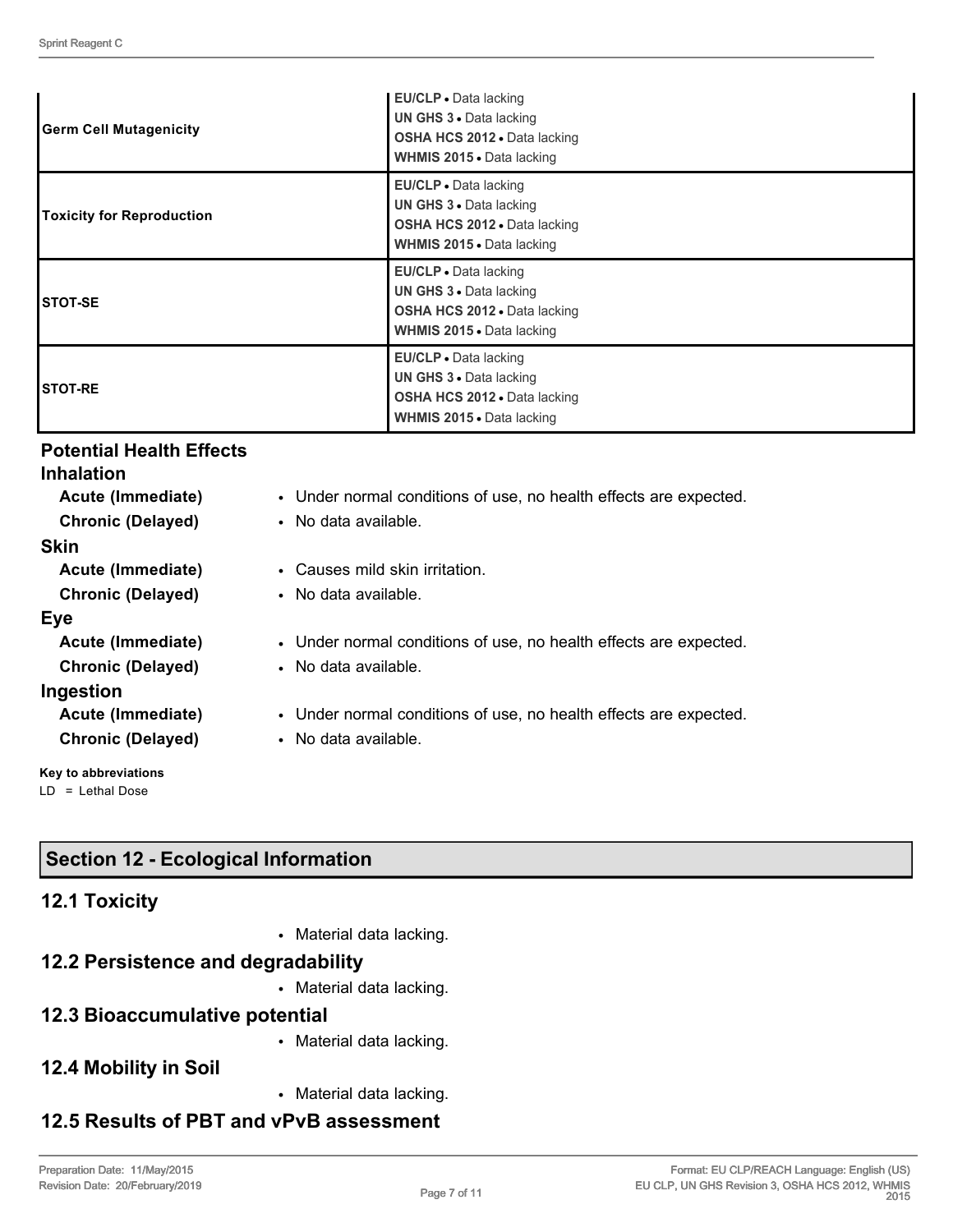• No PBT and vPvB assessment has been conducted.

#### **12.6 Other adverse effects**

• No studies have been found.

#### **Section 13 - Disposal Considerations**

#### **13.1 Waste treatment methods**

**Product waste** • Dispose of content and/or container in accordance with local, regional, national, and/or international regulations.

**Packaging waste** • Dispose of content and/or container in accordance with local, regional, national, and/or international regulations.

## **Section 14 - Transport Information**

|                  | <b>14.1 UN</b><br>number | 14.2 UN proper<br>shipping name | 14.3 Transport hazard<br>class(es) | 14.4 Packing<br>group | <b>14.5 Environmental</b><br>hazards |
|------------------|--------------------------|---------------------------------|------------------------------------|-----------------------|--------------------------------------|
| <b>DOT</b>       | <b>NDA</b>               | Not Regulated                   | <b>NDA</b>                         | <b>NDA</b>            | <b>NDA</b>                           |
| <b>TDG</b>       | <b>NDA</b>               | Not Regulated                   | <b>NDA</b>                         | <b>NDA</b>            | <b>NDA</b>                           |
| <b>IMO/IMDG</b>  | <b>NDA</b>               | Not Regulated                   | <b>NDA</b>                         | <b>NDA</b>            | <b>NDA</b>                           |
| <b>IATA/ICAO</b> | <b>NDA</b>               | Not Regulated                   | <b>NDA</b>                         | <b>NDA</b>            | <b>NDA</b>                           |

**14.6 Special precautions for**  • None specified. **user**

**14.7 Transport in bulk according to Annex II of Marpol and the IBC Code** • Data lacking.

#### **Section 15 - Regulatory Information**

# **15.1 Safety, health and environmental regulations/legislation specific for the substance or mixture**

**SARA Hazard Classifications** • None

| <b>State Right To Know</b> |             |     |           |     |
|----------------------------|-------------|-----|-----------|-----|
| Component                  | <b>CAS</b>  | МA  | <b>NJ</b> | PА  |
| Component B                | l280-57-9   | No  | No        | No  |
| Component A                | 77-86-1     | No  | No        | No  |
| Sodium azide               | l26628-22-8 | Yes | Yes       | Yes |

| Inventory                                                                                                                 |            |            |           |     |    |     |
|---------------------------------------------------------------------------------------------------------------------------|------------|------------|-----------|-----|----|-----|
| <b>CAS</b><br><b>EU EINECS</b><br><b>EU ELNICS</b><br><b>TSCA</b><br><b>Canada NDSL</b><br><b>Canada DSL</b><br>Component |            |            |           |     |    |     |
| Component B                                                                                                               | 280-57-9   | Yes        | <b>No</b> | Yes | No | Yes |
| Component A                                                                                                               | 77-86-1    | <b>Yes</b> | <b>No</b> | Yes | No | Yes |
| <b>S</b> odium azide                                                                                                      | 26628-22-8 | Yes        | No        | Yes | No | Yes |

# **Canada**

**Labor**

**Canada - WHMIS 1988 - Classifications of Substances**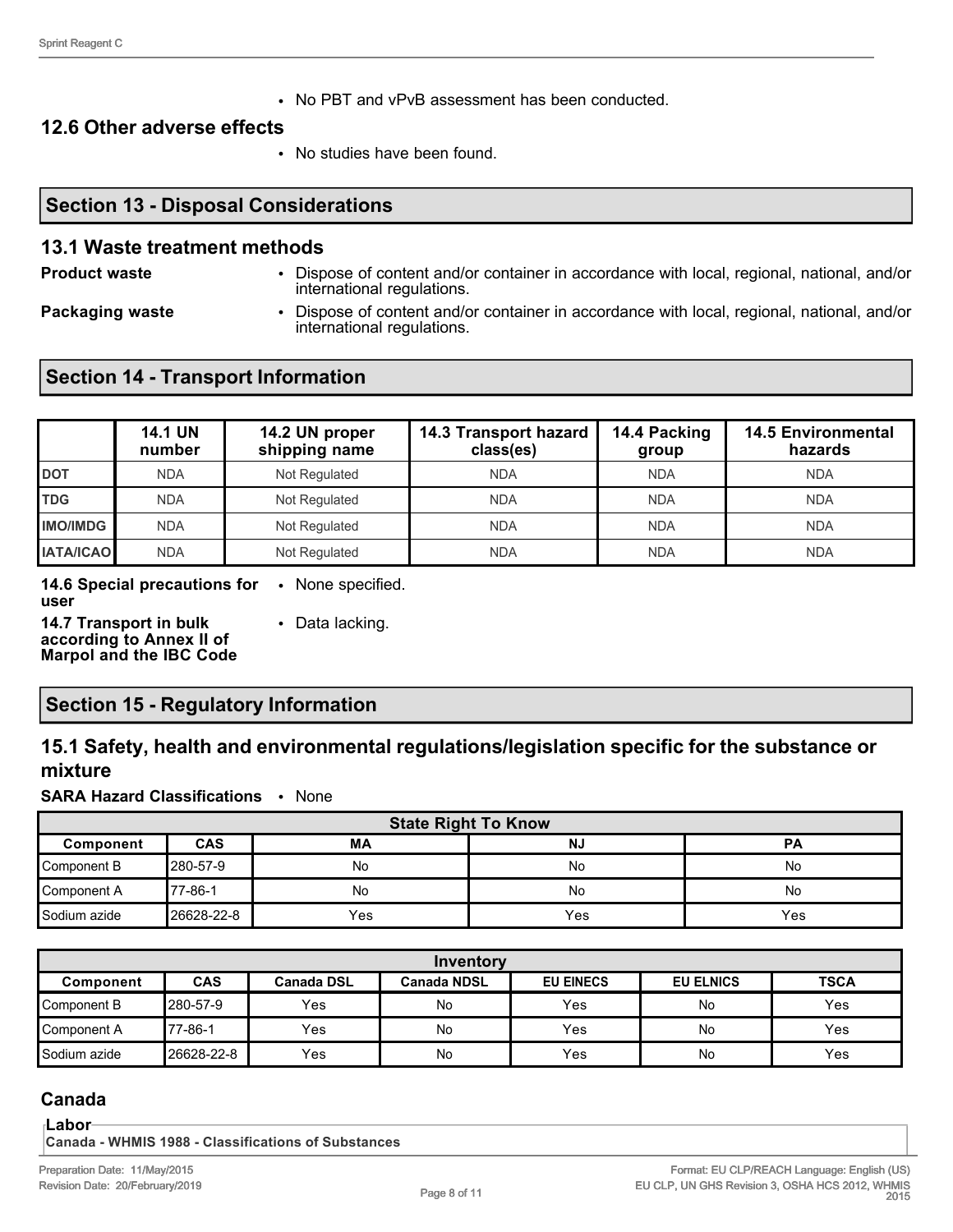| • Component B                                    | 280-57-9   | Not Listed       |  |
|--------------------------------------------------|------------|------------------|--|
| • Sodium azide                                   | 26628-22-8 | D <sub>1</sub> A |  |
| • Component A                                    | 77-86-1    | D <sub>2</sub> B |  |
|                                                  |            |                  |  |
| Canada - WHMIS 1988 - Ingredient Disclosure List |            |                  |  |
| • Component B                                    | 280-57-9   | $1\%$            |  |
| • Sodium azide                                   | 26628-22-8 | 1%               |  |
| • Component A                                    | 77-86-1    | Not Listed       |  |
|                                                  |            |                  |  |
| <b>⊺Environment</b>                              |            |                  |  |
|                                                  |            |                  |  |

| 280-57-9<br>Not Listed<br>• Component B<br>26628-22-8<br>Not Listed<br>• Sodium azide<br>Not Listed<br>77-86-1<br>• Component A | .<br>Canada - CEPA - Priority Substances List |  |
|---------------------------------------------------------------------------------------------------------------------------------|-----------------------------------------------|--|
|                                                                                                                                 |                                               |  |
|                                                                                                                                 |                                               |  |
|                                                                                                                                 |                                               |  |

#### **United States**

| ⊺Labor⊤<br>U.S. - OSHA - Process Safety Management - Highly Hazardous Chemicals |            |            |
|---------------------------------------------------------------------------------|------------|------------|
| • Component B                                                                   | 280-57-9   | Not Listed |
| • Sodium azide                                                                  | 26628-22-8 | Not Listed |
| • Component A                                                                   | 77-86-1    | Not Listed |
| U.S. - OSHA - Specifically Regulated Chemicals                                  |            |            |
| • Component B                                                                   | 280-57-9   | Not Listed |
| • Sodium azide                                                                  | 26628-22-8 | Not Listed |
| • Component A                                                                   | 77-86-1    | Not Listed |

| 280-57-9<br>Not Listed<br>• Component B<br>· Sodium azide<br>26628-22-8<br>Not Listed<br>$77 - 86 - 1$<br>Not Listed<br>• Component A<br>U.S. - CERCLA/SARA - Hazardous Substances and their Reportable Quantities<br><b>Not Listed</b><br>• Component B<br>280-57-9<br>1000 lb final RQ; 454 kg final<br>• Sodium azide<br>26628-22-8<br><b>RQ</b><br>$77 - 86 - 1$<br>• Component A<br>Not Listed<br>U.S. - CERCLA/SARA - Radionuclides and Their Reportable Quantities<br><b>Not Listed</b><br>• Component B<br>280-57-9<br>· Sodium azide<br>26628-22-8<br>Not Listed<br>• Component A<br>$77 - 86 - 1$<br>Not Listed<br>• Component B<br>280-57-9<br>Not Listed<br>• Sodium azide<br>26628-22-8<br>1000 lb EPCRA RQ<br>• Component A<br>$77 - 86 - 1$<br>Not Listed<br>U.S. - CERCLA/SARA - Section 302 Extremely Hazardous Substances TPQs<br>280-57-9<br><b>Not Listed</b><br>• Component B<br>500 lb TPQ (this material is a<br>reactive solid, the TPQ does<br>not default to 10000 pounds<br>• Sodium azide<br>26628-22-8<br>for non-powder, non-molten, | <b>Environment</b> ⊤                                                      |  |
|--------------------------------------------------------------------------------------------------------------------------------------------------------------------------------------------------------------------------------------------------------------------------------------------------------------------------------------------------------------------------------------------------------------------------------------------------------------------------------------------------------------------------------------------------------------------------------------------------------------------------------------------------------------------------------------------------------------------------------------------------------------------------------------------------------------------------------------------------------------------------------------------------------------------------------------------------------------------------------------------------------------------------------------------------------------------|---------------------------------------------------------------------------|--|
|                                                                                                                                                                                                                                                                                                                                                                                                                                                                                                                                                                                                                                                                                                                                                                                                                                                                                                                                                                                                                                                                    | U.S. - CAA (Clean Air Act) - 1990 Hazardous Air Pollutants                |  |
|                                                                                                                                                                                                                                                                                                                                                                                                                                                                                                                                                                                                                                                                                                                                                                                                                                                                                                                                                                                                                                                                    |                                                                           |  |
|                                                                                                                                                                                                                                                                                                                                                                                                                                                                                                                                                                                                                                                                                                                                                                                                                                                                                                                                                                                                                                                                    |                                                                           |  |
|                                                                                                                                                                                                                                                                                                                                                                                                                                                                                                                                                                                                                                                                                                                                                                                                                                                                                                                                                                                                                                                                    |                                                                           |  |
|                                                                                                                                                                                                                                                                                                                                                                                                                                                                                                                                                                                                                                                                                                                                                                                                                                                                                                                                                                                                                                                                    |                                                                           |  |
|                                                                                                                                                                                                                                                                                                                                                                                                                                                                                                                                                                                                                                                                                                                                                                                                                                                                                                                                                                                                                                                                    |                                                                           |  |
|                                                                                                                                                                                                                                                                                                                                                                                                                                                                                                                                                                                                                                                                                                                                                                                                                                                                                                                                                                                                                                                                    |                                                                           |  |
|                                                                                                                                                                                                                                                                                                                                                                                                                                                                                                                                                                                                                                                                                                                                                                                                                                                                                                                                                                                                                                                                    |                                                                           |  |
|                                                                                                                                                                                                                                                                                                                                                                                                                                                                                                                                                                                                                                                                                                                                                                                                                                                                                                                                                                                                                                                                    |                                                                           |  |
|                                                                                                                                                                                                                                                                                                                                                                                                                                                                                                                                                                                                                                                                                                                                                                                                                                                                                                                                                                                                                                                                    |                                                                           |  |
|                                                                                                                                                                                                                                                                                                                                                                                                                                                                                                                                                                                                                                                                                                                                                                                                                                                                                                                                                                                                                                                                    |                                                                           |  |
|                                                                                                                                                                                                                                                                                                                                                                                                                                                                                                                                                                                                                                                                                                                                                                                                                                                                                                                                                                                                                                                                    |                                                                           |  |
|                                                                                                                                                                                                                                                                                                                                                                                                                                                                                                                                                                                                                                                                                                                                                                                                                                                                                                                                                                                                                                                                    | U.S. - CERCLA/SARA - Section 302 Extremely Hazardous Substances EPCRA RQs |  |
|                                                                                                                                                                                                                                                                                                                                                                                                                                                                                                                                                                                                                                                                                                                                                                                                                                                                                                                                                                                                                                                                    |                                                                           |  |
|                                                                                                                                                                                                                                                                                                                                                                                                                                                                                                                                                                                                                                                                                                                                                                                                                                                                                                                                                                                                                                                                    |                                                                           |  |
|                                                                                                                                                                                                                                                                                                                                                                                                                                                                                                                                                                                                                                                                                                                                                                                                                                                                                                                                                                                                                                                                    |                                                                           |  |
|                                                                                                                                                                                                                                                                                                                                                                                                                                                                                                                                                                                                                                                                                                                                                                                                                                                                                                                                                                                                                                                                    |                                                                           |  |
|                                                                                                                                                                                                                                                                                                                                                                                                                                                                                                                                                                                                                                                                                                                                                                                                                                                                                                                                                                                                                                                                    |                                                                           |  |
|                                                                                                                                                                                                                                                                                                                                                                                                                                                                                                                                                                                                                                                                                                                                                                                                                                                                                                                                                                                                                                                                    |                                                                           |  |
|                                                                                                                                                                                                                                                                                                                                                                                                                                                                                                                                                                                                                                                                                                                                                                                                                                                                                                                                                                                                                                                                    |                                                                           |  |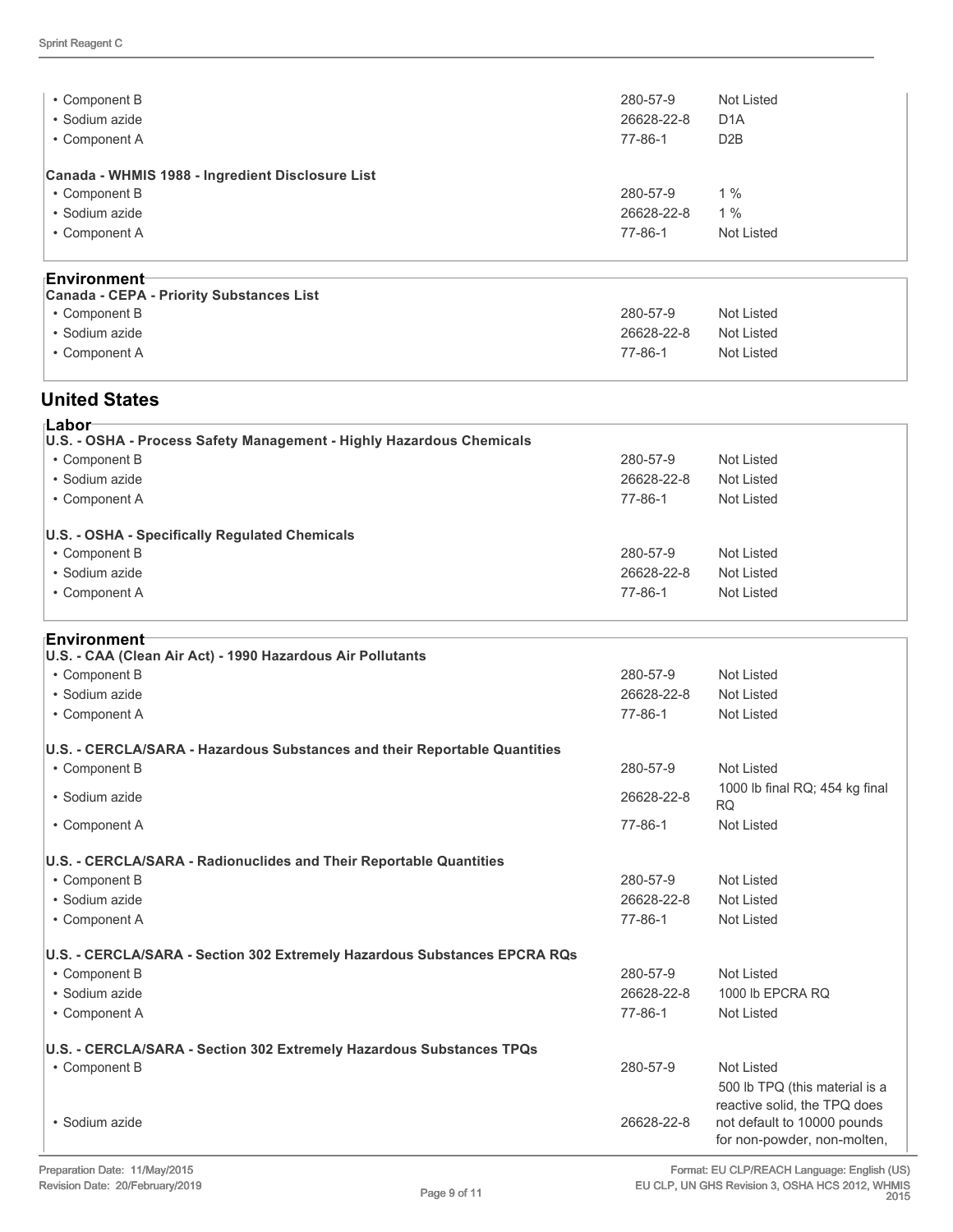| • Component A                                           | 77-86-1       | non-solution form)<br>Not Listed    |
|---------------------------------------------------------|---------------|-------------------------------------|
| U.S. - CERCLA/SARA - Section 313 - Emission Reporting   |               |                                     |
| • Component B                                           | 280-57-9      | Not Listed                          |
| • Sodium azide                                          | 26628-22-8    | $1.0\%$ de minimis<br>concentration |
| • Component A                                           | 77-86-1       | Not Listed                          |
| U.S. - CERCLA/SARA - Section 313 - PBT Chemical Listing |               |                                     |
| • Component B                                           | 280-57-9      | Not Listed                          |
| • Sodium azide                                          | 26628-22-8    | Not Listed                          |
| • Component A                                           | $77 - 86 - 1$ | Not Listed                          |

#### **United States - California**

| Environment<br>U.S. - California - Proposition 65 - Carcinogens List      |            |                   |
|---------------------------------------------------------------------------|------------|-------------------|
| • Component B                                                             | 280-57-9   | <b>Not Listed</b> |
| · Sodium azide                                                            | 26628-22-8 | <b>Not Listed</b> |
| • Component A                                                             | 77-86-1    | <b>Not Listed</b> |
| U.S. - California - Proposition 65 - Developmental Toxicity               |            |                   |
| • Component B                                                             | 280-57-9   | <b>Not Listed</b> |
| · Sodium azide                                                            | 26628-22-8 | <b>Not Listed</b> |
| • Component A                                                             | 77-86-1    | <b>Not Listed</b> |
| U.S. - California - Proposition 65 - Maximum Allowable Dose Levels (MADL) |            |                   |
| • Component B                                                             | 280-57-9   | <b>Not Listed</b> |
| · Sodium azide                                                            | 26628-22-8 | Not Listed        |
| • Component A                                                             | 77-86-1    | <b>Not Listed</b> |
| U.S. - California - Proposition 65 - No Significant Risk Levels (NSRL)    |            |                   |
| • Component B                                                             | 280-57-9   | <b>Not Listed</b> |
| · Sodium azide                                                            | 26628-22-8 | Not Listed        |
| • Component A                                                             | 77-86-1    | <b>Not Listed</b> |
| U.S. - California - Proposition 65 - Reproductive Toxicity - Female       |            |                   |
| • Component B                                                             | 280-57-9   | <b>Not Listed</b> |
| · Sodium azide                                                            | 26628-22-8 | <b>Not Listed</b> |
| • Component A                                                             | 77-86-1    | <b>Not Listed</b> |
| U.S. - California - Proposition 65 - Reproductive Toxicity - Male         |            |                   |
| • Component B                                                             | 280-57-9   | <b>Not Listed</b> |
| · Sodium azide                                                            | 26628-22-8 | <b>Not Listed</b> |
| • Component A                                                             | 77-86-1    | <b>Not Listed</b> |
|                                                                           |            |                   |

# **15.2 Chemical Safety Assessment**

• No Chemical Safety Assessment has been carried out.

## **Section 16 - Other Information**

#### **Relevant Phrases (code & full text)**

• H302 - Harmful if swallowed